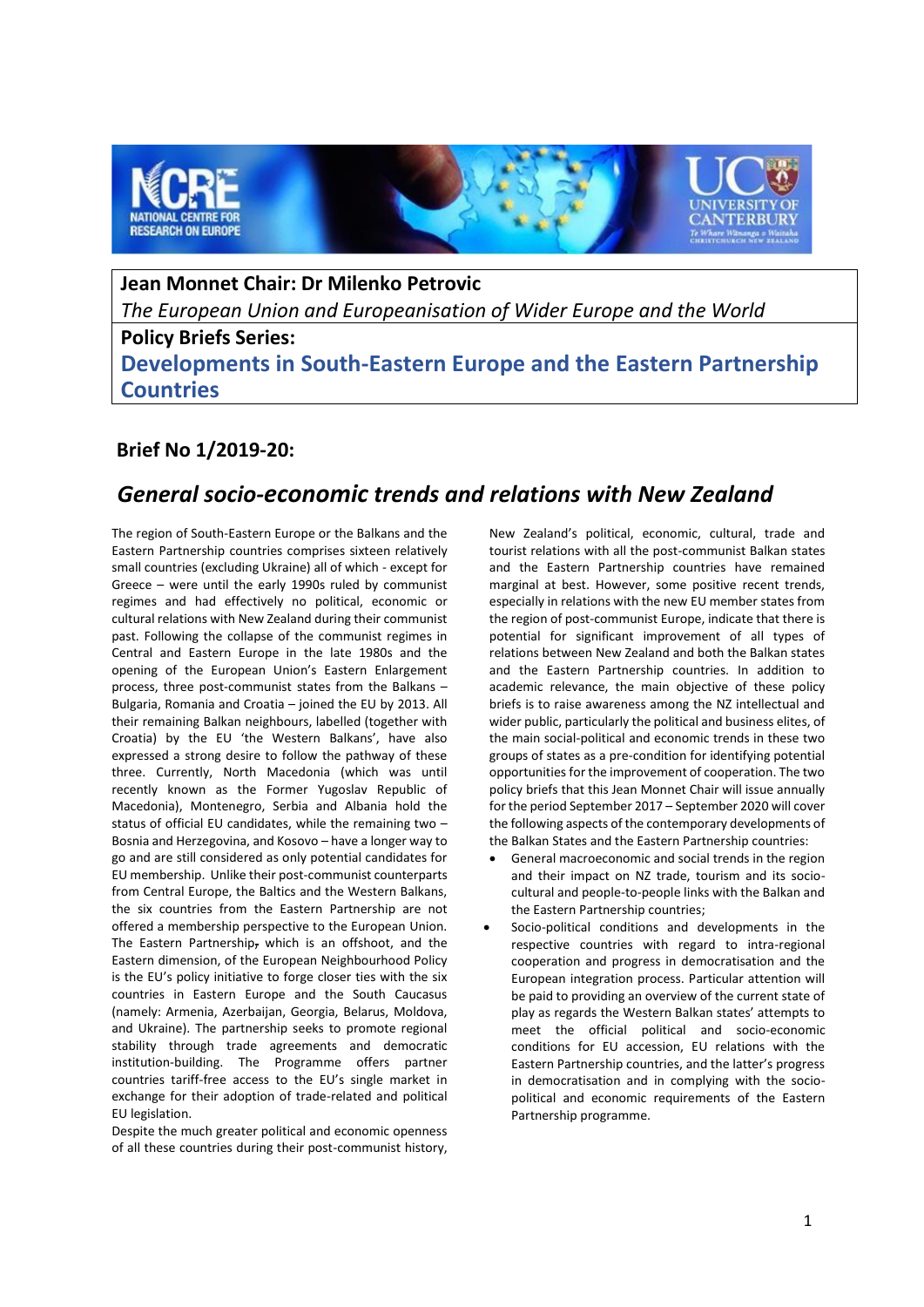## **1. General macroeconomic and social trends**

The economic development trend in the South-Eastern Europe (SEE) from July 2019 to June 2020 has undergone an abrupt shift from a growing mode to a downward trend. The arrival of the covid-19 pandemic worldwide poses a great risk to the regional economic development, its further social and economic reform as well as social and economic integration with the EU and the world. It has to a great extent decelerated regional economic growth and the growing momentum that was apparent in the past recent years. Although some countries in the region experienced a slight slowdown of economic growth in 2019, the scale is not comparable with the likely economic recession in 2020 as a result of the temporary nationwide lockdown and closure of borders in almost every country in the world. All of the countries in the SEE region entered into national lockdown in March 2020 when the first wave of the outbreak of the pandemic swept the European continent. However, until this July, the coronavirus is far from diminishing as the number of confirmed cases is still rising in different European countries.<sup>1</sup> Economic activities in most of the social sectors either came to a halt abruptly or were greatly decreased in each country because of social distancing and quarantine measures. Tourism and its affiliated industries were heavily devastated. In Bulgaria, the pandemic is likely to cause economic recession in 2020. The poverty rate may increase in 2020 to 6.8% as a result of the disruption to supply chains and domestic demand being impacted by quarantine measures. ii In Croatia, not only is the country facing a more severe economic downturn brought about by disruption to tourism and services, which accounts for over 20% of its GDP, the earthquake in March further exacerbated the already gloomy economic prospect. iii In the Western Balkan region, regional economic growth is expected to be negative in 2020, according to the World Bank. iv

Given the evolving situation with the Corona virus pandemic, the more precise estimation of the size of economic decline in the SEE region during 2020 is still hard to predict. The severe economic slump is going to affect the labour market differently in each country. Contrary to recent years' decline in the unemployment rate, the pandemic is likely to result in more workers laid off in the region. As is shown in Table1, the unemployment rate will likely rise sharply in most of the countries in the SEE region in 2020, in particular in Romania which has (so far) the highest number of confirmed cases of Covid-19.<sup>v</sup> For the other countries in the region, the unemployment rates in 2020 will likely increase at a rate ranging from 2% to 4%, apart from Albania whose unemployment rate is predicted to decrease slightly (0.2%) compared to 2019. On the other hand, the GDP growth rate of all of the countries in the region is expected to be negative in 2020. For those more advanced economies in the Western Balkans, they may suffer the most due to the worldwide disruption of economic interactions, such as Serbia and North Macedonia.<sup>vi</sup> According to the IMF, the real GDP growth rate in Croatia and Montenegro will be hit the hardest in 2020 in the SEE region, which will probably fall to -9%. The real GDP growth rate in Albania, Bosnia-Herzegovina, Bulgaria, North Macedonia, Kosovo and Romania may deteriorate to around -5% in 2020. In Serbia, the real GDP growth rate in 2020 may decrease to around -3%. Protests arose in Serbia, North Macedonia and Bosnia and Herzegovina along with the rising number of cases in 2020.vii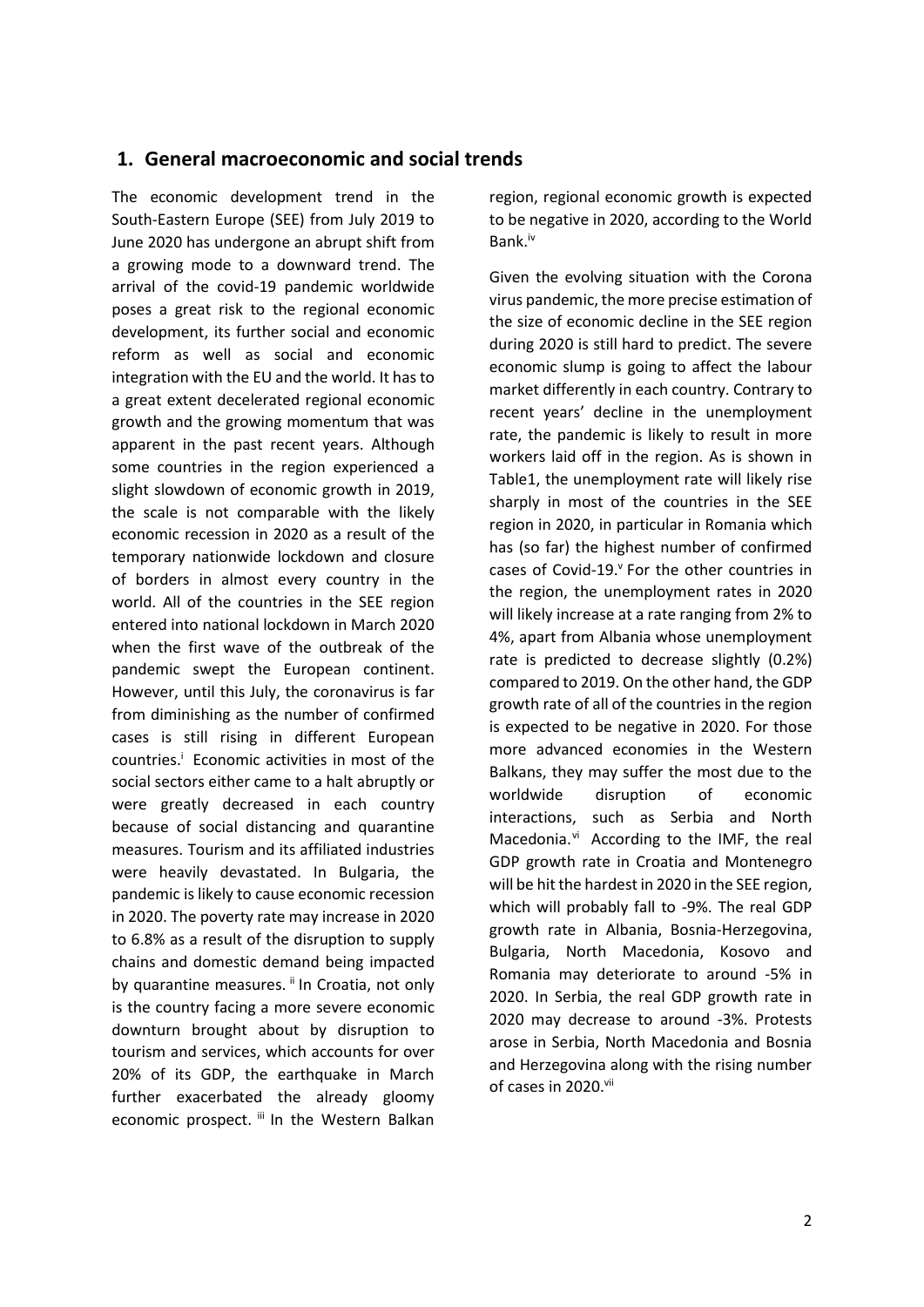|                     | Population (millions) |        | GDP per capita (PPP in |                           |        | Unemployment rate |                          |                |         |
|---------------------|-----------------------|--------|------------------------|---------------------------|--------|-------------------|--------------------------|----------------|---------|
|                     |                       |        |                        | international thousand\$) |        |                   | (Percent of total labour |                |         |
|                     |                       |        |                        |                           |        |                   | force)                   |                |         |
| South-Eastern       | 2014                  | 2019   | 2020*E                 | 2014                      | 2019*E | 2020              | 2014                     | 2019           | 2020    |
| <b>Europe</b>       |                       |        |                        |                           |        | $E^*$             |                          |                | $E^*$   |
| Albania             | 2.89                  | 2.87   | 2.97                   | 10.91                     | 13.99  | 13.65             | 17.5                     | 12             | 11.8    |
| <b>Bulgaria</b>     | 7.2                   | 6.96   | 6.91                   | 18.37                     | 24.6   | 23.74             | 11.5                     | 4.2            | 8       |
| Bosnia-             | 3.57                  | 3.5    | 3.28                   | 11.02                     | 14.22  | 14.89             | 27.5                     | 15.7           | 18      |
| Herzegovina         |                       |        |                        |                           |        |                   |                          |                |         |
| Croatia             | 4.24                  | 4.06   | 4.05                   | 21.24                     | 27.73  | 27.68             | 19.3                     | 7.8            | 11.5    |
| Montenegro          | 0.62                  | 0.62   | 0.62                   | 15.42                     | 20.08  | 19.93             | N/A                      | N/A            | N/A     |
| North               | 2.07                  | 2.08   | 2.08                   | 13.47                     | 16.49  | 16.61             | 28                       | 17.3           | 20.4    |
| <b>Macedonia</b>    |                       |        |                        |                           |        |                   |                          |                |         |
| Kosovo              | 1.81                  | 1.8    | N/A                    | 9.28                      | 12.32  | N/A               | 35.3                     | 25.7           | N/A     |
| Romania             | 19.95                 | 19.52  | 19.4                   | 20.04                     | 28     | 30.14             | 6.8                      | 3.9            | 10.1    |
| Serbia              | 7.13                  | 6.97   | 6.94                   | 13.5                      | 18.56  | 18.84             | 19.9                     | 10.9           | 13.4    |
| <b>East-Central</b> |                       |        |                        |                           |        |                   |                          |                |         |
| <b>Europe</b>       |                       |        |                        |                           |        |                   |                          |                |         |
| Czechia             | 10.51                 | 10.64  | 10.69                  | 30.53                     | 38.83  | 40.29             | 6.1                      | $\overline{2}$ | 7.5     |
| Hungary             | 9.88                  | 9.76   | 9.75                   | 25.63                     | 34.05  | 32.43             | 7.8                      | 3.4            | 5.4     |
| Poland              | 38.02                 | 37.97  | 37.96                  | 25.41                     | 33.89  | 33.74             | 9                        | 3.3            | 9.9     |
| Slovenia            | 2.06                  | 2.07   | 2.07                   | 29.97                     | 38.46  | 38.51             | 9.7                      | 4.6            | 9       |
| Slovakia            | 5.42                  | 5.45   | 5.46                   | 28.73                     | 36.64  | 32.18             | 13.2                     | 5.8            | 8       |
| Some                |                       |        |                        |                           |        |                   |                          |                |         |
| <b>Western EU</b>   |                       |        |                        |                           |        |                   |                          |                |         |
| <b>Belgium</b>      | 11.18                 | 11.46  | 11.49                  | 43.45                     | 49.53  | 50.11             | 8.5                      | 5.4            | 7.3     |
| France              | 64.03                 | 64.82  | 64.99                  | 40.99                     | 47.22  | 45.45             | 10.3                     | 8.5            | 10.4    |
| Germany             | 80.98                 | 82.97  | 83.15                  | 46.89                     | 53.57  | 53.57             | 5                        | 3.2            | 3.9     |
| Italy               | 60.78                 | 60.36  | 60.29                  | 35.42                     | 40.47  | 40.07             | 12.6                     | 10             | 12.7    |
| Netherlands         | 16.86                 | 17.23  | 17.28                  | 49.12                     | 58.34  | 57.1              | $7.4\,$                  | 3.4            | $6.5\,$ |
| Eastern             |                       |        |                        |                           |        |                   |                          |                |         |
| Partnership         |                       |        |                        |                           |        |                   |                          |                |         |
| Georgia             | 3.72                  | 3.71   | 3.7                    | 9.27                      | 12.23  | 15.14             | 14.6                     | 11.6           | N/A     |
| Moldova             | 3.56                  | 3.54   | 2.63                   | 6.04                      | 7.7    | 13.25             | 3.9                      | 3              | 3       |
| Ukraine             | 42.76                 | 41.87  | 41.54                  | 8.76                      | 9.77   | 12.71             | 9.3                      | 8.5            | 10.1    |
| Armenia             | 2.99                  | 2.97   | 2.97                   | 8.2                       | 11.08  | 13.74             | 17.6                     | 17.7           | 19      |
| Azerbaijan          | 9.48                  | 10.06  | 10.1                   | 17.92                     | 18.62  | 14.5              | 4.9                      | 5              | 5       |
| <b>Belarus</b>      | 9.47                  | 9.48   | 9.41                   | 18.95                     | 20.64  | 19.76             | 0.5                      | 0.3            | 2.3     |
| <b>Europe</b>       | 735.1                 | 743.27 | 742.59                 | 33.21                     | 39.04  | 38.21             | N/A                      | N/A            | N/A     |
| <b>New Zealand</b>  | 4.56                  | 5.04   | 5                      | 35.65                     | 40.94  | 41.07             | 5.4                      | 4.1            | 9.2     |

## **Table 1. Basic social and macroeconomic indicators**

Source: International Monetary Fund (IMF), World Economic Outlook; \*(E) Estimated

The pandemic also devastated the economies of the six Eastern Partnership Countries of the EU. Ukraine and Belarus (as of writing) have the highest numbers of confirmed cases among the group of six. The (already) high unemployment rate is very likely to rise in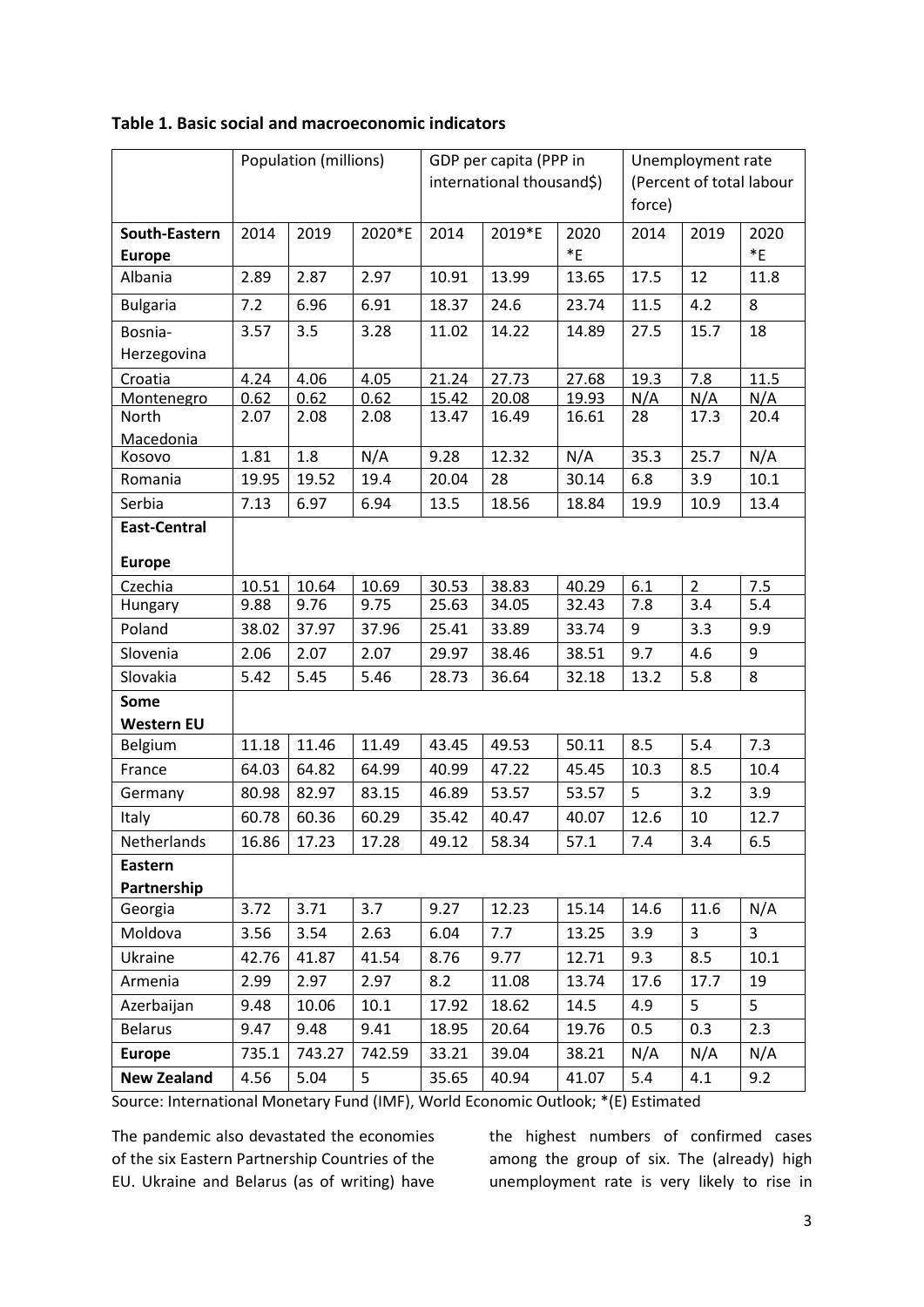Ukraine and Armenia in 2020 by around 2% in comparison with that in 2019. The six Eastern Partnership countries had solid economic growth in 2019, in particular Georgia and Armenia, whose real GDP growth rate reached 5.1% and 7.6% respectively. However, the positive trend is plunging in 2020. Ukraine and Belarus are expected to be affected most severely. Their real GDP growth rates in 2020

may reach -7.7% and -6% respectively (see Table 2). For other countries in the group of six, their GDP growth rates are predicted to decline to around -3% in 2020. The economy may recover fast in Georgia as soon as the health crisis is contained worldwide. The country (so far) had the least number of cases among the six and lifted its lockdown ban in late April.<sup>viii</sup>

|                                      |                | Real GDP growth 2017-2020 (annual |                         |        | Inflation rates, average consumer |                |      |              |
|--------------------------------------|----------------|-----------------------------------|-------------------------|--------|-----------------------------------|----------------|------|--------------|
|                                      |                | percent change)                   |                         |        | prices 2017-2020 (annual percent  |                |      |              |
|                                      |                |                                   |                         |        | change)                           |                |      |              |
| <b>South-Eastern Europe</b>          | 2017           | 2018                              | 2019*E                  | 2020*E | 2017                              | 2018           | 2019 | 2020*E       |
|                                      |                |                                   |                         |        |                                   |                |      |              |
| Albania                              | 3.8            | 4.1                               | 2.2                     | $-5$   | $\overline{2}$                    | $\overline{2}$ | 1.4  | 2.4          |
| <b>Bulgaria</b>                      | 3.8            | 3.1                               | 3.4                     | $-4$   | 1.2                               | 2.6            | 2.5  | $\mathbf{1}$ |
| Bosnia-Herzegovina                   | $\overline{3}$ | 3.6                               | 2.7                     | $-5$   | 1.2                               | 1.4            | 0.7  | $-0.6$       |
| Croatia                              | 2.8            | 2.6                               | 2.9                     | -9     | 1.1                               | 1.5            | 0.8  | 1.3          |
| Montenegro                           | 4.3            | 4.9                               | 3.6                     | -9     | 2.4                               | 2.6            | 0.4  | 0.7          |
| North Macedonia                      | 0.2            | 2.7                               | 3.6                     | $-4$   | 1.4                               | 1.5            | 0.8  | $-0.9$       |
| Kosovo                               | 3.7            | 3.8                               | $\overline{\mathbf{4}}$ | $-5$   | 1.5                               | 1.1            | 2.7  | 1.3          |
| Romania                              | $\overline{7}$ | 4.1                               | 4.1                     | $-5$   | 1.3                               | 4.6            | 3.8  | 2.2          |
| Serbia                               | 1.9            | 4.3                               | 4.2                     | $-3$   | 3.1                               | $\overline{2}$ | 1.9  | 1.4          |
| <b>East-Central Europe</b>           |                |                                   |                         |        |                                   |                |      |              |
| Czechia                              | 4.3            | $\mathbf{3}$                      | 2.6                     | $-6.5$ | 2.4                               | 2.2            | 2.9  | 2.1          |
| Hungary                              | 4              | 4.9                               | 4.9                     | $-3.1$ | 2.4                               | 2.8            | 3.4  | 3.3          |
| Poland                               | 4.6            | 5.1                               | 4.1                     | $-4.6$ | $\overline{2}$                    | 1.6            | 2.3  | 3.2          |
| Slovakia                             | 3.4            | 4.1                               | 2.3                     | $-6.2$ | 1.3                               | 2.5            | 2.8  | 1.1          |
| Slovenia                             | 5              | 4.1                               | 2.4                     | -8     | 1.4                               | 1.7            | 1.6  | 0.4          |
| <b>Some WE Countries</b>             |                |                                   |                         |        |                                   |                |      |              |
| Belgium                              | 1.7            | 1.4                               | 1.4                     | $-6.9$ | 1.8                               | 2.3            | 1.2  | 0.3          |
| France                               | 2.3            | 1.7                               | 1.3                     | $-7.2$ | 0.3                               | 2.1            | 1.3  | 0.3          |
| Germany                              | 2.5            | 1.5                               | 0.6                     | $-7$   | 0.4                               | 1.9            | 1.3  | 0.3          |
| Italy                                | 1.5            | 0.9                               | 0.3                     | $-9.1$ | $-0.1$                            | 1.2            | 0.6  | 0.2          |
| Netherlands                          | 2.9            | 2.6                               | 1.8                     | $-7.5$ | 0.1                               | 1.6            | 2.7  | 0.5          |
| <b>Eastern Partnership Countries</b> |                |                                   |                         |        |                                   |                |      |              |
| Georgia                              | 4.8            | 4.7                               | 5.1                     | $-4$   | 2.1                               | 2.6            | 4.9  | 4.6          |
| Moldova                              | 4.7            | 4                                 | 3.6                     | $-3$   | 6.4                               | 3.1            | 4.8  | 2.8          |
| Ukraine                              | 2.5            | 3.3                               | 3.2                     | $-7.7$ | 13.9                              | 10.9           | 7.9  | 4.5          |
| Armenia                              | 7.5            | 5.2                               | 7.6                     | $-1.5$ | $-1.4$                            | 2.5            | 1.4  | 0.8          |
| Azerbaijan                           | 0.1            | $\mathbf{1}$                      | 2.3                     | $-2.2$ | 12.4                              | 2.3            | 2.6  | 3.3          |
| <b>Belarus</b>                       | 2.5            | 3                                 | 1.2                     | $-6$   | 11.8                              | 4.9            | 5.6  | 5.6          |
| <b>Europe</b>                        | 2.5            | 2.2                               | 1.6                     | $-6.7$ | $1.5\,$                           | 2.2            | 2    | $1.1\,$      |
| <b>New Zealand</b>                   | $\overline{3}$ | 2.8                               | 2.2                     | $-7.2$ | 0.6                               | 1.6            | 1.6  | 1.2          |

**Table 2. Real GDP annual growth and inflation rates**

Source: International Monetary Fund, World Economic Outlook; \*(E) Estimated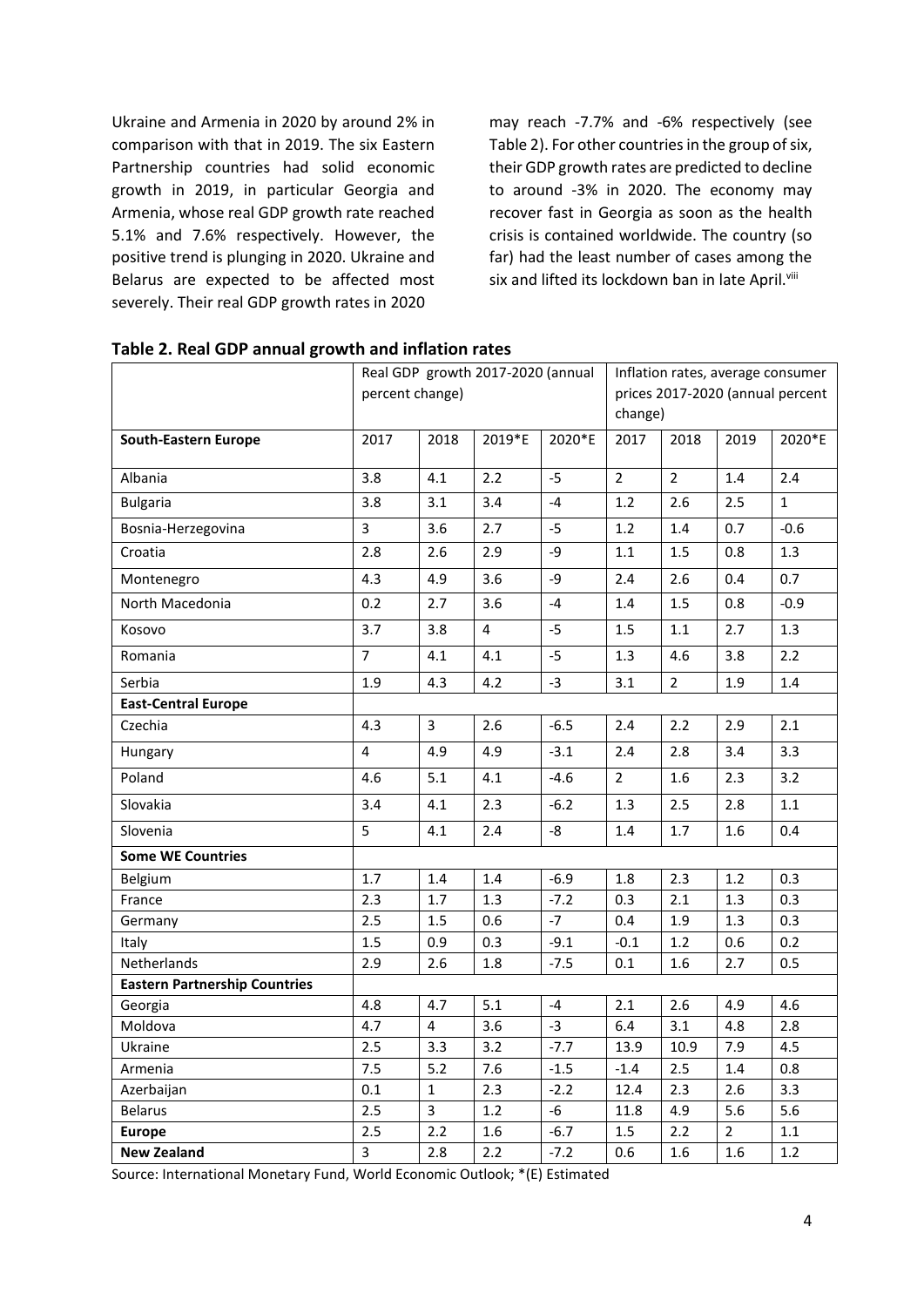In 2020, the economic prospects in East-Central European countries and Western European countries are also expected to enter recession. The unemployment rate is escalating in the countries in the two regions, particularly in Poland, Slovenia and Slovakia. In Poland, the unemployment rate may soar to nearly 10%. Both Slovenia and Slovakia had a high unemployment rate in 2019. The situation will further deteriorate in 2020 in both countries, whose unemployment rate may rise to around 9%. (see Table 1).

The economic recovery of the SEE countries and the Eastern Partnership countries of the EU is largely dependent on the speed of recovery in the EU due to their close economic connections. The EU has reached a consensus regarding allocation of a massive EU recovery fund ( $E$ 750 billion). <sup>ix</sup> The funding will be distributed to the member states in the form of grants, loans or investments. For EU member states in the SEE region, their economic recovery is associated with

# **2. Relations with New Zealand**

The economic relations between the SEE countries and New Zealand have been growing in recent years. New Zealand's trade engagement with every country in the region has been more extensive, although it still lags far behind New Zealand's trade exchange with the EU member states from East Central Europe (see Table 3). The two-way trade exchange value between New Zealand and some SEE countries, such as Bosnia-Herzegovina, Montenegro, Serbia and Romania has increased slightly in last three years. The most traded goods between New Zealand and the above-mentioned countries were cereals, optical, photo, technical apparatus, essential oils, raw hides and skins, and fish.<sup>xii</sup> The total trade value between New Zealand and Albania, Bulgaria, Croatia and North Macedonia has decreased in the same period. The majority of traded goods were in copper, articles of apparel, pharmaceutical

allocation of the EU recovery fund, the EU market's recovery, the government's supportive measures for economic revival, as well as the government's capability in containing the virus. For those prospective candidates of the EU in the SEE region, the EU has set up a financial package (€3.3billion) for the Western Balkans at the EU-Western Balkan Summit held via video conference on 6 June <sup>x</sup>. The package is aimed to support social and economic recovery and management of the health crisis. For the Eastern Partnership countries, the EU has also initiated a financial package worth over €1billion in total to support the countries' social and economic revival. xi However, the further economic recovery and development in the EU and a wider European region remain to be seen as the pandemic is still a very unpredictable factor that significantly affects free movement of goods and people in Europe.

products, fish, crustaceans, molluscs, aquatics invertebrates, etc.<sup>xiii</sup> Among the SEE countries, New Zealand imported most from Bulgaria, Romania and Serbia. New Zealand increased its imports from Albania, Serbia and Romania in 2019. The value of New Zealand imports from Albania increased slightly from NZ\$0.658 million in 2018 to NZ\$0.769 million in 2019 mostly due to increased imports of footwear and gaiters. xiv However, the value of NZ imports from Romania increased significantly, by around NZ\$26 million from 2018 to 2019. The most imported goods from Romania were cereals.<sup>xv</sup>New Zealand's imports from Serbia increased by around NZ\$2 million from 2018 to 2019, of which the majority comprised edible fruits, nuts and melons. xvi Until June 2020, New Zealand exports to the region remain problematic. The only noticeable export destination for New Zealand goods in the region is Bulgaria. The total value of New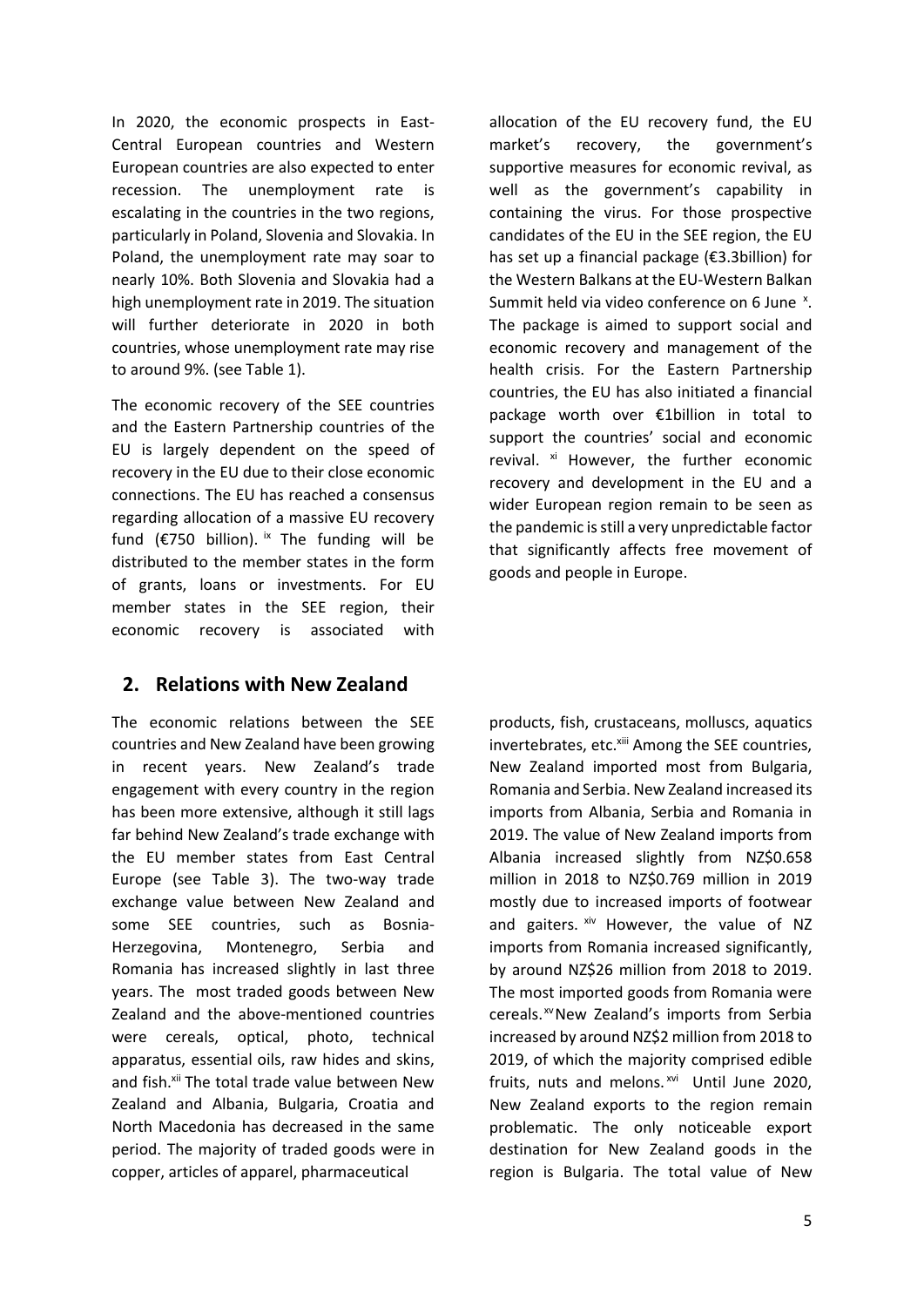Zealand exports to this country increased by nearly NZ\$8 million from 2019 to 2020 (Table 3). It mainly comprised wool, animal hair, horsehair yarn and fabric. xvii Although the amount of imports from Romania, New Zealand's biggest origin of imports in the region, has reduced by some NZ\$20 million till June 2020, it is still around NZ\$7million higher than that in 2018. Despite some gradual improvement of trade relations between New

Zealand and the SEE countries in recent years, they still remain marginal in comparison with the more developed trade relations between New Zealand and EU member states from East-Central Europe, especially Poland and Czechia. The overall value of trade between New Zealand and either of these two countries is still significantly higher than the amount of total trade value between New Zealand and all SEE countries combined.

|                     | 2018       |            | 2019       |            | 2020           |            |
|---------------------|------------|------------|------------|------------|----------------|------------|
|                     | Exports    | Imports    | Exports    | Imports    | <b>Exports</b> | Imports    |
| South-Eastern       |            |            |            |            |                |            |
| <b>Europe</b>       |            |            |            |            |                |            |
|                     |            |            |            |            |                |            |
| Albania             | 0.145      | 0.658      | 0.028      | 0.769      | 0.259          | 0.523      |
| <b>Bulgaria</b>     | 13.894     | 33.697     | 12.785     | 24.915     | 20.488         | 18.265     |
| Bosnia-             | 0.055      | 3.393      | 0.295      | 2.012      | 0.055          | 4.146      |
| Herzegovina         |            |            |            |            |                |            |
|                     |            |            |            |            |                |            |
| Croatia             | 2.904      | 5.345      | 1.443      | 5.090      | 1.651          | 6.161      |
| North Macedonia     | 0.194      | 1.060      | 0.088      | 0.916      | 0.055          | 0.887      |
| Montenegro          | 0.081      | 0.043      | 0.184      | 0.040      | 0.422          | 0.422      |
| Kosovo              | $\Omega$   | $\Omega$   | $\Omega$   | $\Omega$   | 0              | n          |
| Serbia              | 2.114      | 3.933      | 2.403      | 4.979      | 3.149          | 7.440      |
| Romania             | 6.906      | 50.060     | 8.720      | 76.532     | 12.054         | 57.243     |
| <b>East Central</b> |            |            |            |            |                |            |
| <b>Europe</b>       |            |            |            |            |                |            |
| Czechia             | 20.887     | 191.923    | 45.784     | 239.301    | 36.518         | 224.003    |
| Hungary             | 5.536      | 87.021     | 8.897      | 151.107    | 4.881          | 142.249    |
| Poland              | 63.574     | 195.264    | 74.723     | 200.007    | 71.250         | 258.731    |
| Slovakia            | 7.987      | 61.145     | 9.234      | 97.405     | 6.517          | 108.879    |
| Slovenia            | 4.180      | 30.830     | 1.853      | 37.403     | 4.136          | 32.851     |
| <b>Eastern</b>      |            |            |            |            |                |            |
| Partnership         |            |            |            |            |                |            |
| Georgia             | 5.491      | 0.797      | 53.510     | 0.851      | 58.544         | 0.510      |
| Moldova             | 0.171      | 0.422      | 0.246      | 0.543      | 0.335          | 0.684      |
| Ukraine             | 11.200     | 10.448     | 16.105     | 22.200     | 17.241         | 28.771     |
| Armenia             | 13.214     | 0.171      | 0.386      | 0.308      | 0.214          | 0.248      |
| Azerbaijan          | 52.360     | 0.155      | 18.208     | 0.211      | 25.493         | 0.116      |
| <b>Belarus</b>      | 0.456      | 1.574      | 1.481      | 28.118     | 3.423          | 51.618     |
| <b>Europe</b>       | 5,784.954  | 11,842.444 | 6,010.160  | 12,886.878 | 5,824.956      | 12,270.936 |
| <b>EU</b>           | 5,454.114  | 11,086.675 | 5,554.336  | 11,680.386 | 5,268.529      | 11,159.505 |
| World               | 55,490.193 | 59,696.459 | 59,378.413 | 64,365.620 | 60,232.678     | 61,361.501 |

| Table 3. New Zealand merchandise trade (NZ\$ mil, Annual-Jun) |  |
|---------------------------------------------------------------|--|
|---------------------------------------------------------------|--|

Source: Statistics New Zealand

The trade relations between the Eastern Partnership countries of the EU and New Zealand have entered a more promising stage in the first half of 2020 than in previous years. The major New Zealand exports destinations in the six countries were Azerbaijan, Armenia and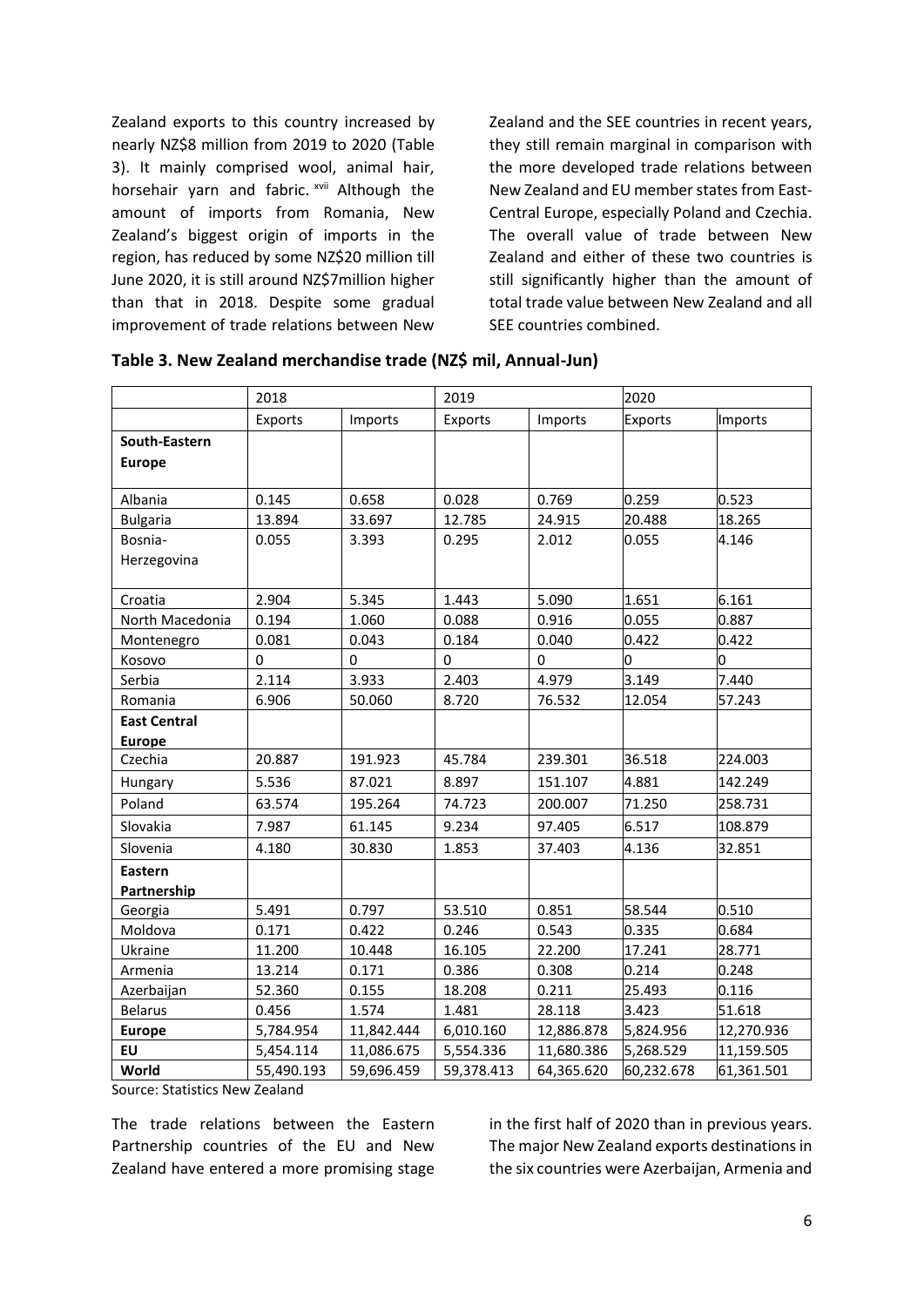Ukraine in 2018. In 2019, Georgia, Azerbaijan and Ukraine have become the major New Zealand exports destinations among the group of six. New Zealand mainly exported fish, crustaceans, molluscs, aquatics invertebrates to Ukarine in 2019. The major New Zealand exports to Georgia and Azerbaijan in 2019 concentrated on dairy products, eggs, honey, and some other edible products. XViii In terms of New Zealand imports from the Eastern Partnership countries in 2019, they mainly came from Ukraine and Belarus. In 2019, New Zealand mainly imported fertilisers from Belarus. New Zealand's most imported goods from Ukraine were animal, vegetable fats and oils, cleavage products, electrical and electronic equipmentxix.

|                                                | 2018      | 2019      | 2020      |
|------------------------------------------------|-----------|-----------|-----------|
| South-Eastern Europe (total)                   | 6,857     | 7,880     | 7,006     |
| Albania                                        | 60        | 90        | 122       |
| <b>Bulgaria</b>                                | 502       | 613       | 415       |
| Bosnia-Herzegovina                             | 180       | 92        | 102       |
| Croatia                                        | 3,969     | 4,729     | 4,571     |
| FYROM (North Macedonia)                        | 500       | 334       | 218       |
| Montenegro                                     | 120       | 184       | 62        |
| Serbia                                         | 522       | 721       | 616       |
| Kosovo                                         | 142       | 150       | 80        |
| Romania                                        | 862       | 967       | 820       |
| <b>East Central European Countries (total)</b> | 5,497     | 5,812     | 5,097     |
|                                                |           |           |           |
| Czechia                                        | 1,758     | 1,983     | 1,888     |
| Hungary                                        | 1,442     | 1,275     | 1,115     |
| Poland                                         | 1,414     | 1,859     | 1,462     |
| Slovakia                                       | 543       | 312       | 348       |
| Slovenia                                       | 340       | 383       | 284       |
| <b>Eastern Partnership Countries</b>           | 1,081     | 1,280     | 943       |
| Georgia                                        | 160       | 146       | 151       |
| Moldova                                        | 20        | 119       | 44        |
| Ukraine                                        | 500       | 625       | 481       |
| Armenia                                        | 100       | 91        | 80        |
| Azerbaijan                                     | 221       | 90        | 68        |
| <b>Belarus</b>                                 | 80        | 209       | 119       |
| <b>Europe</b>                                  | 250,108   | 272,101   | 220,458   |
| World                                          | 2,914,303 | 3,072,334 | 2,323,853 |

### **Table 4. Total number of New Zealand visitors to SEE, ECE and EP countries (Annual-Jun)**

Source: Statistics New Zealand

The value of New Zealand imports from the two countries has been on an upward trend in recent years. In 2019, the value of New Zealand imports from Ukraine has surged from some NZ\$10 million in 2018 to NZ\$22 million in 2019. The amount of New Zealand imports from

Belarus increased significantly from 2018 to 2019 (from some NZ\$1.5 million to nearly around NZ\$28 million). The trade value between New Zealand and the Eastern Partnership countries continues to grow strongly throughout 2019 and the first half of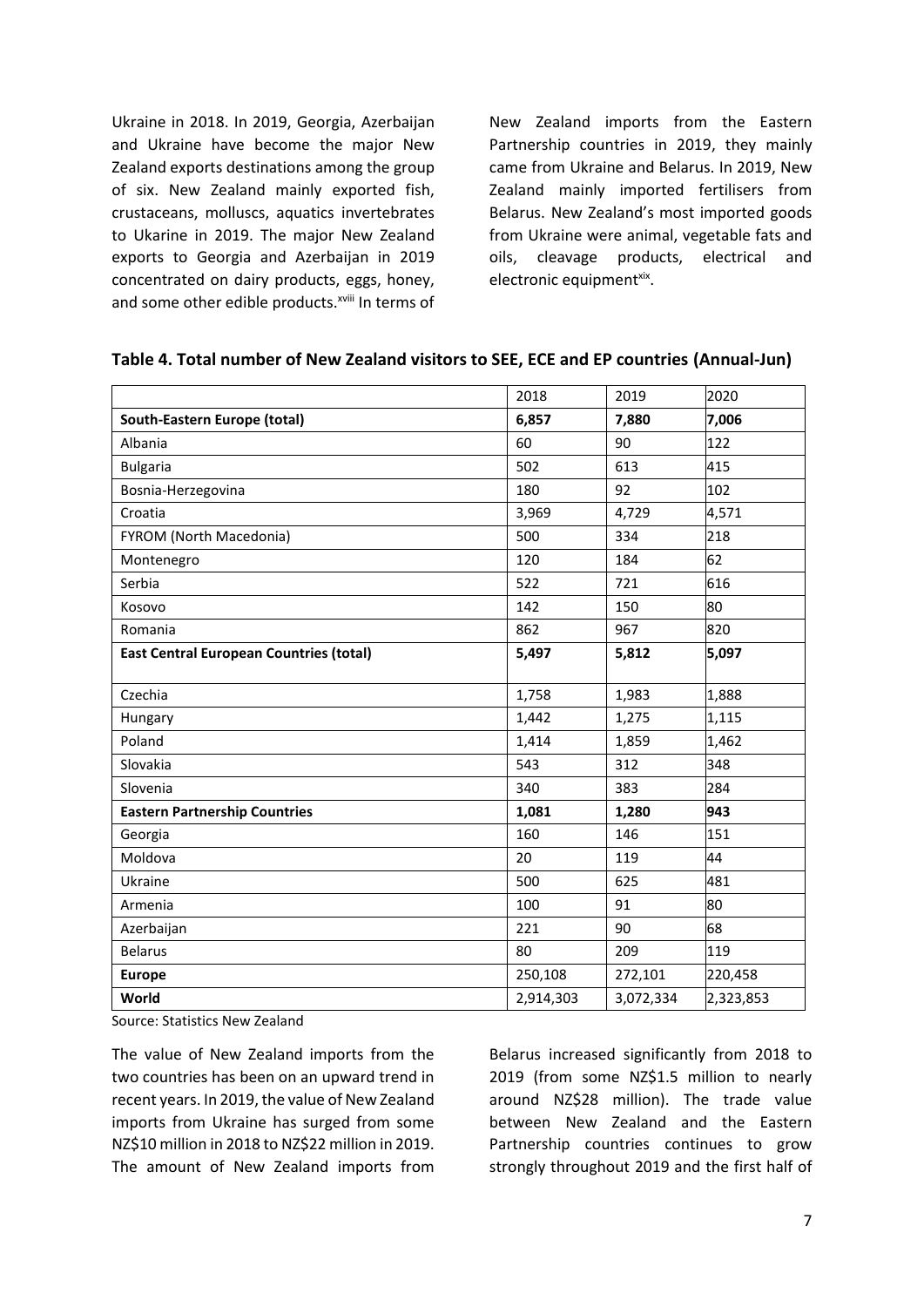2020, despite the negative impact of the corona virus pandemic after March 2020. As is shown in Table 3, from June 2019 to June 2020, the trade value between New Zealand and each country in the group of six have increased significantly, in particular with Ukraine, Azerbaijan and Belarus. The value of New Zealand imports from Belarus rose by nearly NZ\$23 million from June 2019 to June 2020, which is over NZ\$40 million higher than that of previous year. The value of New Zealand

exports to Georgia has also been increasing in 2020 and amounted to over NZ\$5 million more than in 2019. Overall, the pandemic has not significantly hindered a strengthening trade relation between New Zealand and the Eastern Partnership countries. Nevertheless, their economic connections still remain marginal in comparison with the bilateral economic engagement between New Zealand and the EU member states.

|                                      | 2017      | 2018      | 2019      | 2020      |
|--------------------------------------|-----------|-----------|-----------|-----------|
| South-Eastern Europe (total)         | 3,536     | 3,392     | 3,582     | 3,577     |
| Albania                              | 48        | 16        | 35        | 30        |
| <b>Bulgaria</b>                      | 784       | 688       | 730       | 851       |
| Bosnia-Herzegovina                   | 32        | 48        | 30        | 39        |
| Croatia                              | 752       | 784       | 783       | 702       |
| North Macedonia                      | 96        | 96        | 87        | 86        |
| Montenegro                           | 48        | 48        | 29        | 30        |
| Kosovo                               | 32        | 16        | 43        | 31        |
| Serbia                               | 256       | 288       | 226       | 275       |
| Romania                              | 1,488     | 1,408     | 1,619     | 1,533     |
| <b>East-Central Europe</b>           | 15,264    | 14,768    | 16,075    | 12,821    |
|                                      |           |           |           |           |
| Czechia                              | 5,040     | 4,992     | 5,759     | 4,687     |
| Hungary                              | 1,872     | 1,936     | 1,849     | 1,461     |
| Poland                               | 6,192     | 5,568     | 6,256     | 4,971     |
| Slovakia                             | 1,280     | 1,280     | 1,304     | 952       |
| Slovenia                             | 880       | 992       | 907       | 750       |
| <b>Eastern Partnership Countries</b> | 2,048     | 1,632     | 1,585     | 1,089     |
|                                      |           |           |           |           |
| Georgia                              | 80        | 32        | 15        | 30        |
| Moldova                              | 96        | 16        | 52        | 52        |
| Ukraine                              | 1,600     | 1,296     | 1,241     | 789       |
| Armenia                              | 32        | 32        | 45        | 36        |
| Azerbaijan                           | 96        | 96        | 71        | 41        |
| <b>Belarus</b>                       | 144       | 160       | 161       | 141       |
| Europe (total)                       | 568,576   | 563,296   | 561,152   | 465,812   |
| World (total)                        | 3,635,744 | 3,780,128 | 3,887,430 | 2,919,122 |

| Table 5. Total number of visitor arrivals to New Zealand by country of residence |  |  |
|----------------------------------------------------------------------------------|--|--|
| (Annual-Jun)                                                                     |  |  |

Source: Statistics New Zealand

The pandemic has to a certain degree negatively influenced the growing cultural exchange of activities and tourism connections between New Zealand and the two group of European countries investigated in this Brief. As is shown in Table 4, the total number of New Zealand visitors to the SEE region increased by over 1000 from 2018 to 2019. Nevertheless,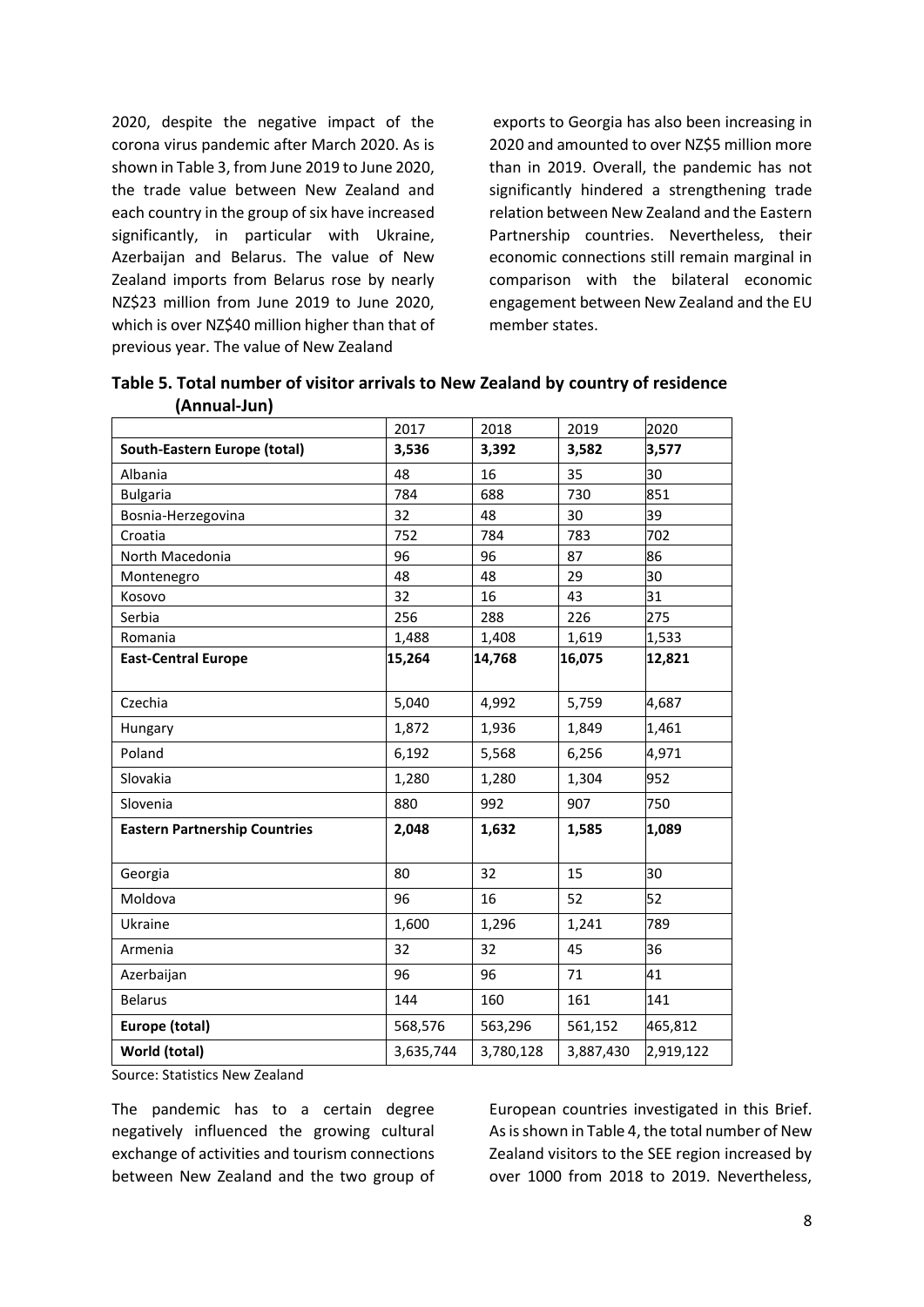that trend is declining in 2020. From July 2019 to June 2020, the number of New Zealanders visiting the SEE region declined significantly nearly 900 fewer than the previous year. Over 60% of New Zealand visitors to the SEE region visited Croatia in 2020, a renowned tourist destination in Europe. From July 2019 to June 2020, the total number of New Zealand visitors to Croatia is only about 500 fewer than the total number of New Zealand visitors to East-Central European countries combined in 2020. In the region, the other major travel destinations that are popular among New Zealanders are Romania, Serbia and Bulgaria.

In the last three years, the number of New Zealand visitors travelling to the SEE region outnumbered that to the East Central European countries. On the contrary, it is vice versa in terms of the number of visitors from the two regions to New Zealand. The number of visitors originally from East-Central European states to New Zealand is around three times higher than the number of visitors from the SEE countries. In the SEE region, more Bulgarians and Romanians visited New Zealand in 2020 than previous years.

The tourism exchange and cultural communications between New Zealand and the Eastern Partnership countries still remain very limited. As shown in Tables 4 and 5, there has been a reduction in the number of New Zealand visitors to the Eastern Partnership

<sup>i</sup> Worrying Infection Trends in Balkans and South Europe, WHO official

**.** 

[https://balkaninsight.com/2020/06/30/live-blog](https://balkaninsight.com/2020/06/30/live-blog-central-southeast-europe-responds-to-uptick-in-covid-19-pandemic/)[central-southeast-europe-responds-to-uptick-in](https://balkaninsight.com/2020/06/30/live-blog-central-southeast-europe-responds-to-uptick-in-covid-19-pandemic/)[covid-19-pandemic/](https://balkaninsight.com/2020/06/30/live-blog-central-southeast-europe-responds-to-uptick-in-covid-19-pandemic/)

ii The World Bank in Bulgaria, Overview. [https://www.worldbank.org/en/country/bulgaria/](https://www.worldbank.org/en/country/bulgaria/overview) [overview](https://www.worldbank.org/en/country/bulgaria/overview)

countries up until June 2020 compared with 2019 and so is there a reduction in the number of travellers from the Eastern Partnership countries to New Zealand for the same period. From July 2019 to June 2020, 1089 visitors from Eastern Partnership countries travelled to New Zealand, which is about 500 fewer than in the previous year. Among the visitors from the Eastern Partnership countries, over 75% are from Ukraine. The number of visitors from Belarus to New Zealand has been rising in 2020.

To date, New Zealand has not opened consulates in any of the Eastern Partnership countries. A visa centre for people travelling to New Zealand was opened in Kyiv, Ukraine last year. It surely will promote bilateral cultural exchanges and tourism in the future so long as the Covid-19 pandemic has been contained and border restrictions are lifted worldwide. The future development of cultural and tourist relations between New Zealand and the South-Eastern Europe as well as the Eastern Partnership countries remain to be seen. It largely depends on when the corona virus can be contained worldwide, when countries' border restrictions for travelling, studying or business purposes are lifted and when the economy and people's living standards in the two regions will be able to recover from the pandemic.

2020[. https://www.worldbank.org/en/news/press](https://www.worldbank.org/en/news/press-release/2020/04/29/recession-looms-for-western-balkans-as-countries-respond-to-covid-19)[release/2020/04/29/recession-looms-for-western](https://www.worldbank.org/en/news/press-release/2020/04/29/recession-looms-for-western-balkans-as-countries-respond-to-covid-19)[balkans-as-countries-respond-to-covid-19](https://www.worldbank.org/en/news/press-release/2020/04/29/recession-looms-for-western-balkans-as-countries-respond-to-covid-19) v Johns Hopkins University, Coronavirus Resource Centre[. https://coronavirus.jhu.edu/map.html](https://coronavirus.jhu.edu/map.html) vi The covid-19 crisis in the western Balkans: Economic impact, policy responses, and short-term sustainable solutions. OECD. [http://www.oecd.org/south-east-europe/COVID-](http://www.oecd.org/south-east-europe/COVID-19-Crisis-Response-Western-Balkans.pdf)

[19-Crisis-Response-Western-Balkans.pdf](http://www.oecd.org/south-east-europe/COVID-19-Crisis-Response-Western-Balkans.pdf)

vii Public anger rises across Balkans as coronavirus toll grows, Financial Times.

iii The World Bank in Croatia, Overview [https://www.worldbank.org/en/country/croatia/o](https://www.worldbank.org/en/country/croatia/overview) [verview](https://www.worldbank.org/en/country/croatia/overview)

iv Recession Looms for Western Balkans as Countries Respond to Covid-19. The World Bank.